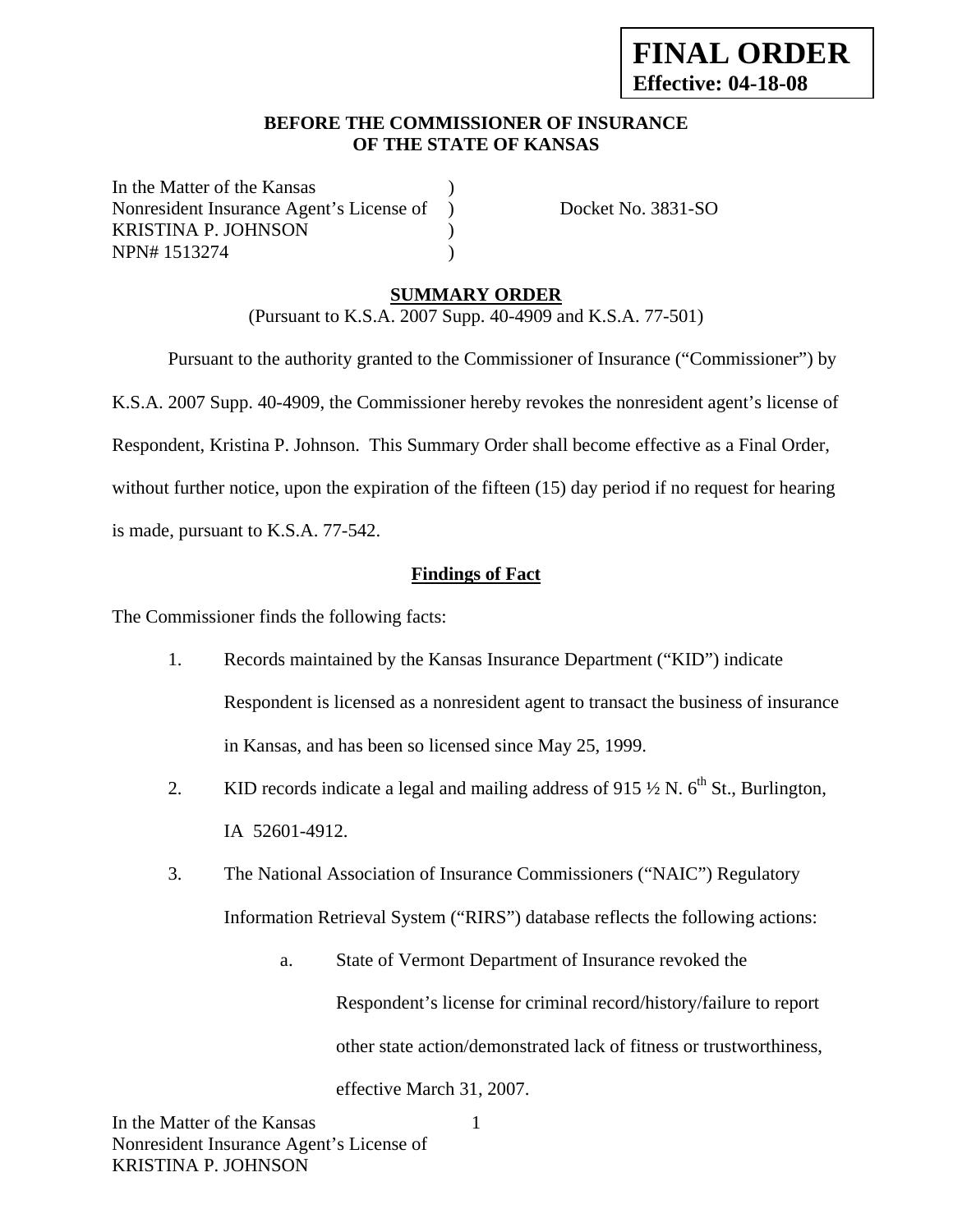- b. State of Louisiana Department of Insurance denied the Respondent's license for other states action/criminal record/history on probation, effective August 3, 2007.
- c. State of New York Department of Insurance issued a monetary penalty against the Respondent's license for criminal proceedings effective October 12, 2007.
- d. State of Indiana Department of Insurance denied Respondent's license for criminal history, effective December 26, 2007.
- 4. Respondent has failed to notify KID of the actions taken by the Indiana and New York State Departments of Insurance. Respondent did self report the actions taken by the Louisiana and Vermont State Departments of Insurance.
- 5. On January 8, 2008, Leroy Brungardt, Director Producers Division sent a letter to respondent requesting information regarding the actions taken by Indiana and New York.
- 6. Respondent failed to respond to this inquiry.
- 7. On February 29, 2008, another letter was sent to Respondent by the legal divisions of KID requesting information regarding the administrative actions taken by the States of Indiana and New York.
- 8. To date, Respondent has failed to respond to the letter sent by the legal division of KID.

#### **Applicable Law**

9. K.S.A. 2007 Supp. 40-4909 states, in pertinent part:

2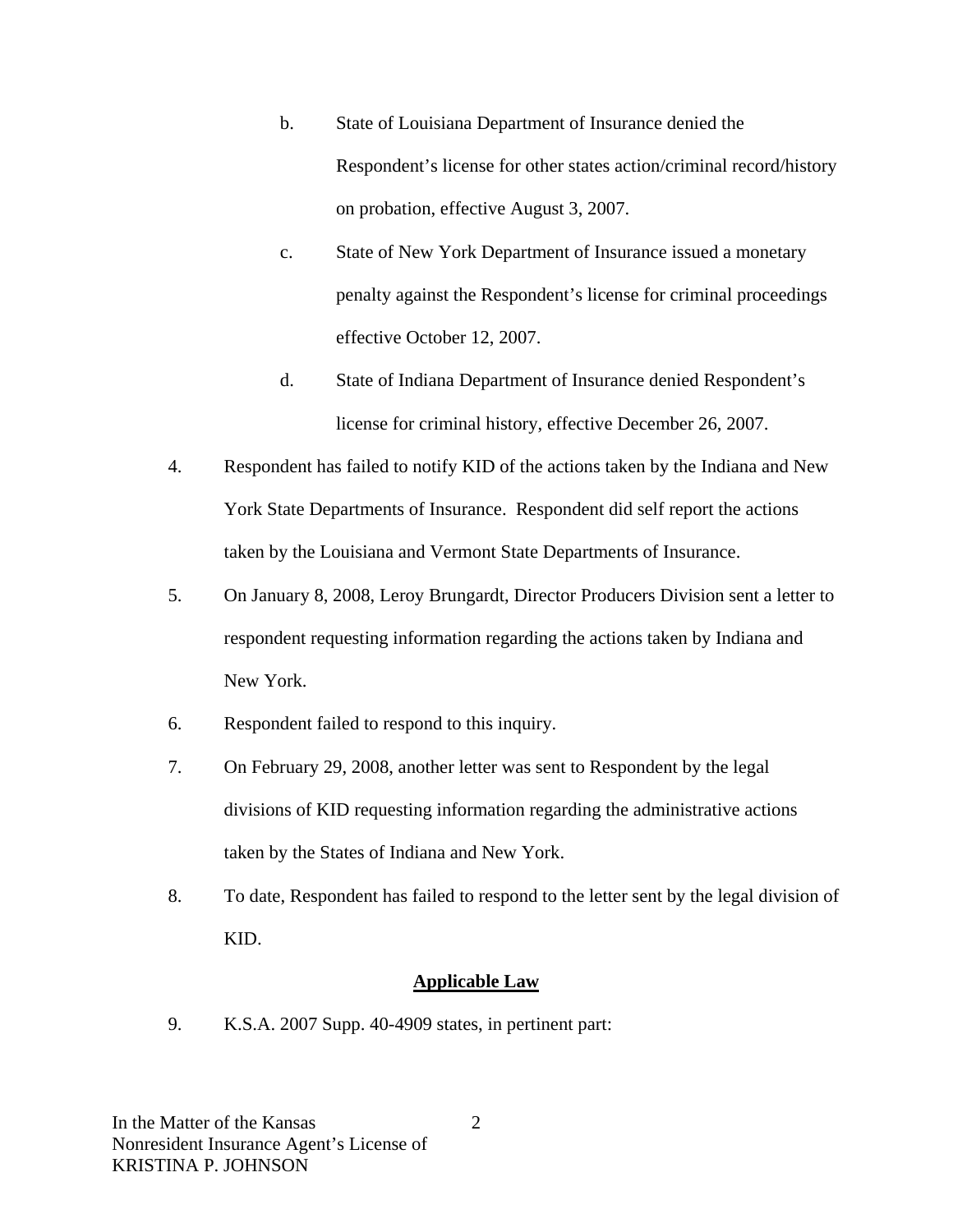- (a) The commissioner may deny, suspend, revoke, or refuse renewal of any license issued under this act if the commissioner finds that the applicant or license holder has:
	- (2) Violated
		- (A) Any provision of chapter 40 of the Kansas Statutes Annotated, and amendments thereto, or any rule and regulation promulgated thereunder;
		- (C) any insurance law or regulation of another state;
	- (9) Had an insurance agent license, or its equivalent, denied, suspended or revoked in any other state, district or territory.
- (b) In addition, the commissioner may suspend, revoke or refuse renewal of any license issued under this act if the commissioner finds that the interests of the insurer or the insurable interests of the public are not properly served under such license.
- 10. KA.R. 40-7-9 states, in pertinent part: Each person licensed in this state as an insurance agent shall report the following to the commissioner of insurance within 30 days of occurrence:
	- (a) Each disciplinary action on the agent's license or licenses by the insurance regulatory agency of any other state or territory of the United States.

## **Conclusions of Law**

- 11. The Commissioner has jurisdiction over Respondent as well as the subject matter of this proceeding, and such proceeding is held in the public interest.
- 12. The Commissioner finds that Respondent's Kansas license may be revoked because Respondent violated an insurance law or regulation in another state pursuant to K.S.A. 2007 Supp. 40-4909(a)(2)(C).
- 13. The Commissioner finds that Respondent's Kansas license may be revoked because Respondent's Vermont license was revoked; her Indiana and Vermont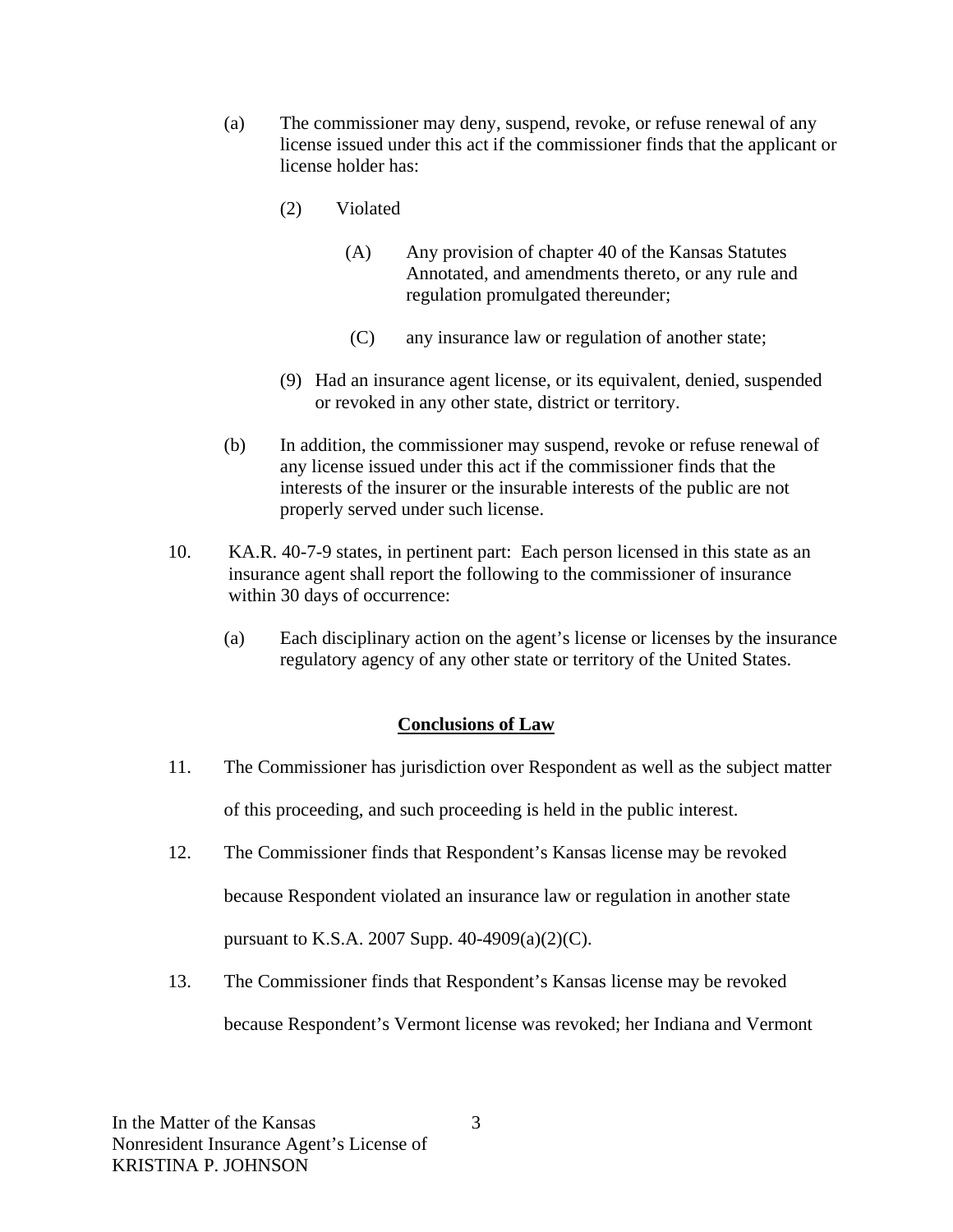license applications were denied and she was subject to a monetary penalty in the State of New York, pursuant to K.S.A. 2007 Supp. 40-4909(a)(9).

- 14. The Commissioner finds that Respondent violated K.S.A. 2007 Supp. 40-  $4909(a)(2)$ (A) and K.A.R. 40-7-9 by failing to notify the Kansas Insurance Department of the disciplinary action taken by the State of New York Department of Insurance on October 12, 2007 and the State of Indiana Department of Insurance on December 26, 2007.
- 15. The Commissioner finds, pursuant to K.S.A. 2007 Supp. 40-4909(b), that the insurable interests of the public are not properly served under Respondent's license.
- 16. Accordingly, the Commissioner concludes sufficient grounds exist for the revocation of the insurance agent's license of Kristina P. Johnson pursuant to K.S.A. 2007 Supp. 40-4909(a) and (b).

#### **IT IS THEREFORE ORDERED BY THE COMMISSIONER OF INSURANCE THAT:**

1. The Kansas Nonresident Insurance Agent's License of KRISTINA P. JOHNSON is hereby **REVOKED** effective the effective date of this Order.

2. **IT IS FURTHER ORDERED** that KRISTINA P. JOHNSON shall **CEASE** and

**DESIST** from the sale, solicitation or negotiation of insurance and/or receiving compensation deriving from the sale, solicitation or negotiation of insurance conducted after the effective date of this Order.

#### **NOTICE AND OPPORTUNITY FOR HEARING**

Kristina P. Johnson, within fifteen (15) days of service of this Summary Order, may file with the Kansas Insurance Department a written request for hearing on this Summary Order, as provided by K.S.A. 77-542. In the event a hearing is requested, such request should be directed to:

In the Matter of the Kansas Nonresident Insurance Agent's License of KRISTINA P. JOHNSON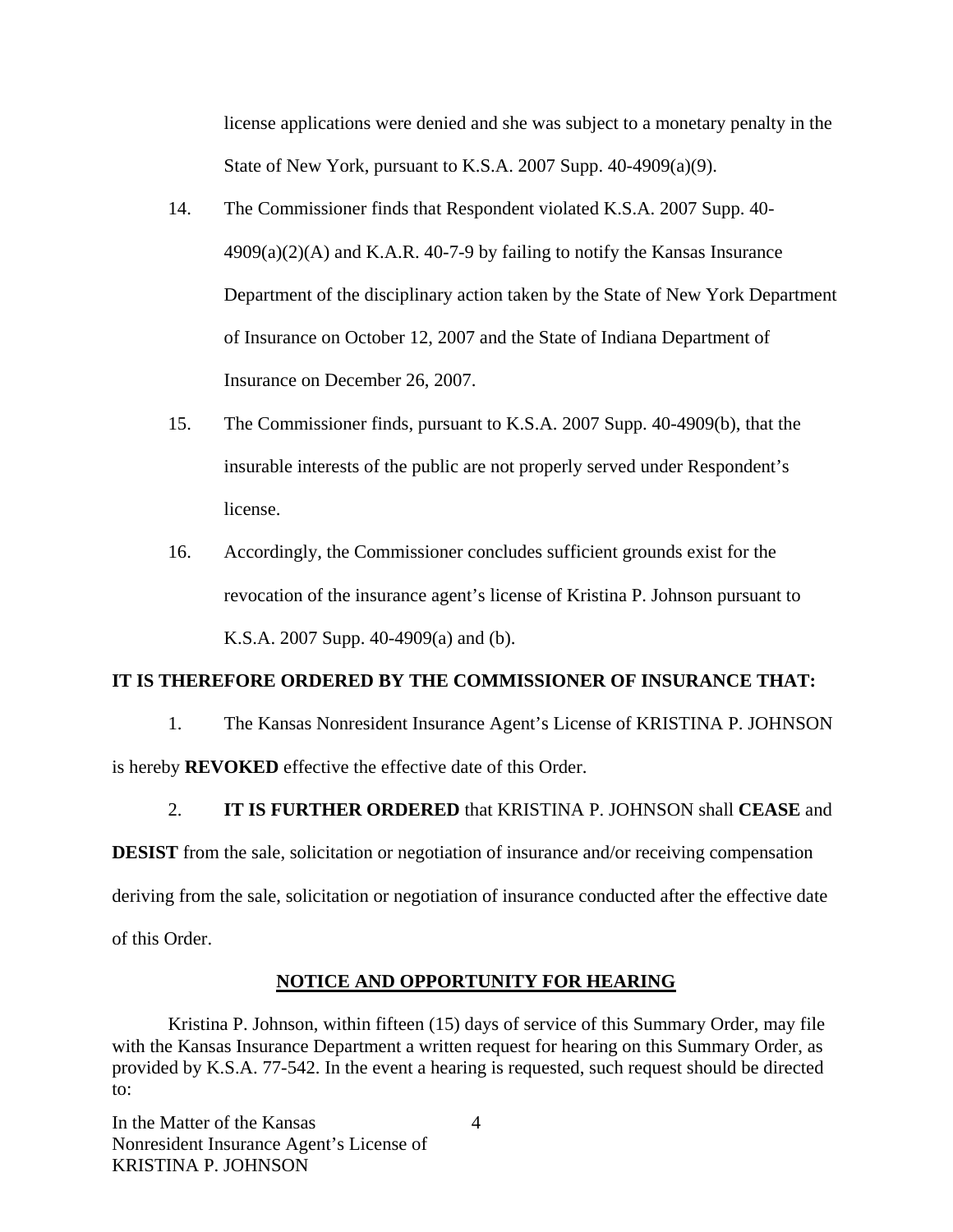John W. Campbell, General Counsel Kansas Insurance Department 420 S.W.  $9<sup>th</sup>$  Street Topeka, Kansas 66612

Any costs incurred as a result of conducting any administrative hearing shall be assessed against the agent/agency who is the subject of the hearing as provided by K.S.A. 40-4909(f). Costs shall include witness fees, mileage allowances, any costs associated with reproduction of documents which become part of the hearing record, and the expense of making a record of the hearing.

If a hearing is not requested, this Summary Order shall become effective as a Final Order, without further notice, upon the expiration of the fifteen (15) day period for requesting a hearing. The Final Order will constitute final agency action in the matter.

In the event the Petitioner files a petition for judicial review, the agency officer designated pursuant to K.S.A. 77-613(e) to receive service of a petition for judicial review on behalf of the Kansas Insurance Department is:

> John W. Campbell, General Counsel Kansas Insurance Department 420 S.W.  $9^{th}$  St. Topeka, Kansas 66612

## **IT IS SO ORDERED THIS \_31st\_ DAY OF MARCH, 2008, IN THE CITY OF TOPEKA, COUNTY OF SHAWNEE, STATE OF KANSAS.**



 $\angle$ s/ Sandy Praeger $\angle$  Sandy Praeger Commissioner of Insurance

 $\angle$ s/ John W. Campbell $\Box$  John W. Campbell General Counsel

# **CERTIFICATE OF SERVICE**

The undersigned hereby certifies that she served the above and foregoing Summary Order on this \_31st\_ day of \_\_\_\_March\_\_\_, 2008, by causing the same to be deposited in the United States Mail, first class postage prepaid, addressed to the following:

In the Matter of the Kansas Nonresident Insurance Agent's License of KRISTINA P. JOHNSON